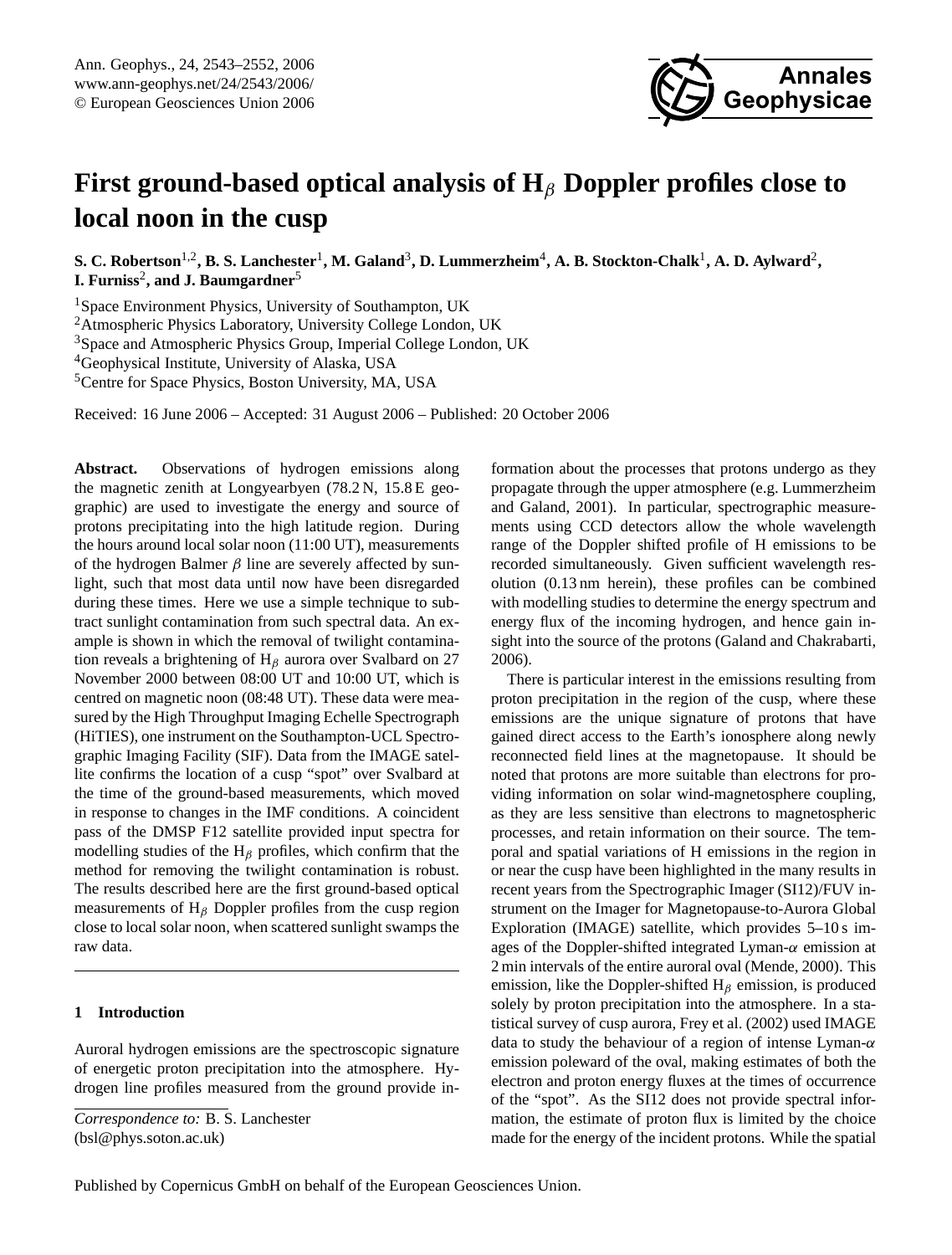

<span id="page-1-0"></span>**Fig. 1.** The solar zenith angle (SZA) at Nordlysstasjonen over a year at noon (upper curve) and midnight (lower curve). The two horizontal dotted lines give the SZA range 90◦ to 103.5◦ over which twilight contamination is observed.

resolution of this instrument is low (50 km) compared with ground based measurements, it provides an invaluable measure of the magnetospheric context within which to place high resolution spectrographic observations.

Ground-based measurements of hydrogen emissions in the region of the cusp have long been made from Svalbard (75◦ magnetic latitude). Ebert–Fastie spectrophotometers scanning over wavelength in time were used to study hydrogen line profiles by [Henriksen et al.](#page-9-4) [\(1985\)](#page-9-4); [Sigernes et al.](#page-9-5) [\(1994\)](#page-9-5); [Sigernes](#page-9-6) [\(1996\)](#page-9-6); [Lorentzen et al.](#page-9-7) [\(1998\)](#page-9-7) and [Deehr](#page-9-8) [et al.](#page-9-8) [\(1998\)](#page-9-8). However, as detailed by [Henriksen et al.](#page-9-4) [\(1985\)](#page-9-4), the effects of Rayleigh scattering are a limiting factor for dayside optical observations, especially for the  $H_\beta$  line. All the above published measurements of hydrogen emissions near local noon are of the  $H_{\alpha}$  line, which suffers less from Rayleigh scattering because of the  $\lambda^{-4}$  dependence. [Henrik](#page-9-4)[sen et al.](#page-9-4) [\(1985\)](#page-9-4) show examples of zenith spectra taken 3 h before local noon in late January at Svalbard, in the wavelength regions around both the H<sub>α</sub> and H<sub>β</sub> lines during an exceptionally strong proton aurora. The  $H_{\alpha}$  spectrum shows a clear line profile, but the  $H_\beta$  spectrum is dominated by the Fraunhofer absorption line. [Henriksen et al.](#page-9-4) [\(1985\)](#page-9-4) concluded that there is a significant contribution from Rayleigh scattered sunlight on zenith observations of both  $H_{\alpha}$  and  $H_{\beta}$ at solar depression angles less than approximately 10° and 13°, respectively.

The advent of CCD detectors into the field of spectroscopy has provided the means to increase sensitivity as well as resolution in wavelength and time. Such imaging spectrographs are currently the optimal instruments for high spectral resolution measurements of auroral hydrogen lines

[\(Baumgardner et al.,](#page-9-9) [1993\)](#page-9-9). The High Throughput Imaging Echelle Spectrograph (HiTIES), the main instrument on the Spectrographic Imaging Facility (SIF) in Nordlysstasjonen on Svalbard is well documented [\(Chakrabarti et al.,](#page-9-10) [2001;](#page-9-10) [McWhirter et al.,](#page-9-11) [2003;](#page-9-11) [Lanchester et al.,](#page-9-12) [2003;](#page-9-12) [Galand et al.,](#page-9-13) [2004\)](#page-9-13). Nordlysstasjonen is located at geographic 78.2 N and 15.8 E, which corresponds to a local noon at 10:56:48 UT. At this latitude, the Sun is below the horizon between 27 October and 15 February. Between 14 November and 29 January the Sun does not rise higher than 6° below the horizon, and daytime measurements are possible. However, twilight contamination around local noon can be up to three orders of magnitude brighter than the proton induced aurora. Figure [1](#page-1-0) shows the solar zenith angle from Nordlysstasjonen over a year. Twilight emission is detected in HiTIES measurements between solar zenith angles 90° and 103.5°, marked in the figure to delineate times of direct sunlight, twilight, and night. This diagram shows that even at midwinter, several hours of auroral observation time are severely affected each day by twilight contamination.

In this paper we have applied a simple method to remove the effects of twilight from measured  $H_\beta$  profiles. This method is described in Sect. [2](#page-1-1) and applied to H emission Doppler profiles acquired from the HiTIES spectrograph from Svalbard near local noon. A case study of proton induced aurora on 27 November 2000 is presented in Sect. [3.](#page-3-0) The subtraction method reveals a significant region of underlying  $H_\beta$  emissions, which changed temporally and spatially in response to changes in the solar wind. Measurements from the ACE and IMAGE satellites are used to place the ground-based measurements in the context of the large-scale events. In Sect. [4,](#page-5-0) energy spectra from the DMSP F12 satellite are used as input to modelling, in order to compare the shape of the  $H_\beta$  profiles that are extracted from the twilightcontaminated data with those produced by the model.

#### <span id="page-1-1"></span>**2 Twilight contamination**

As seen in Fig. [1](#page-1-0) there is contamination from sunlight around local noon even at midwinter. The twilight contamination in HiTIES data can be written as

$$
T(\lambda) = S_T(\lambda) + A_T(\lambda)
$$
 (1)

where  $(S_T)$  is Rayleigh scattered sunlight and  $(A_T)$  is made up of other minor atmospheric emissions. Most of the contamination is scattered sunlight, given by

$$
S_T(\lambda) = F(\lambda) \times \sigma_R(\varsigma)
$$
 (2)

where  $F(\lambda)$  is the Fraunhofer spectrum,  $\zeta$  is solar zenith angle, and  $\sigma_R$  is the Rayleigh scattering function, inversely proportional to  $\lambda^4$ . Wavelength dependent effects are considered negligible over the 4 nm filter range.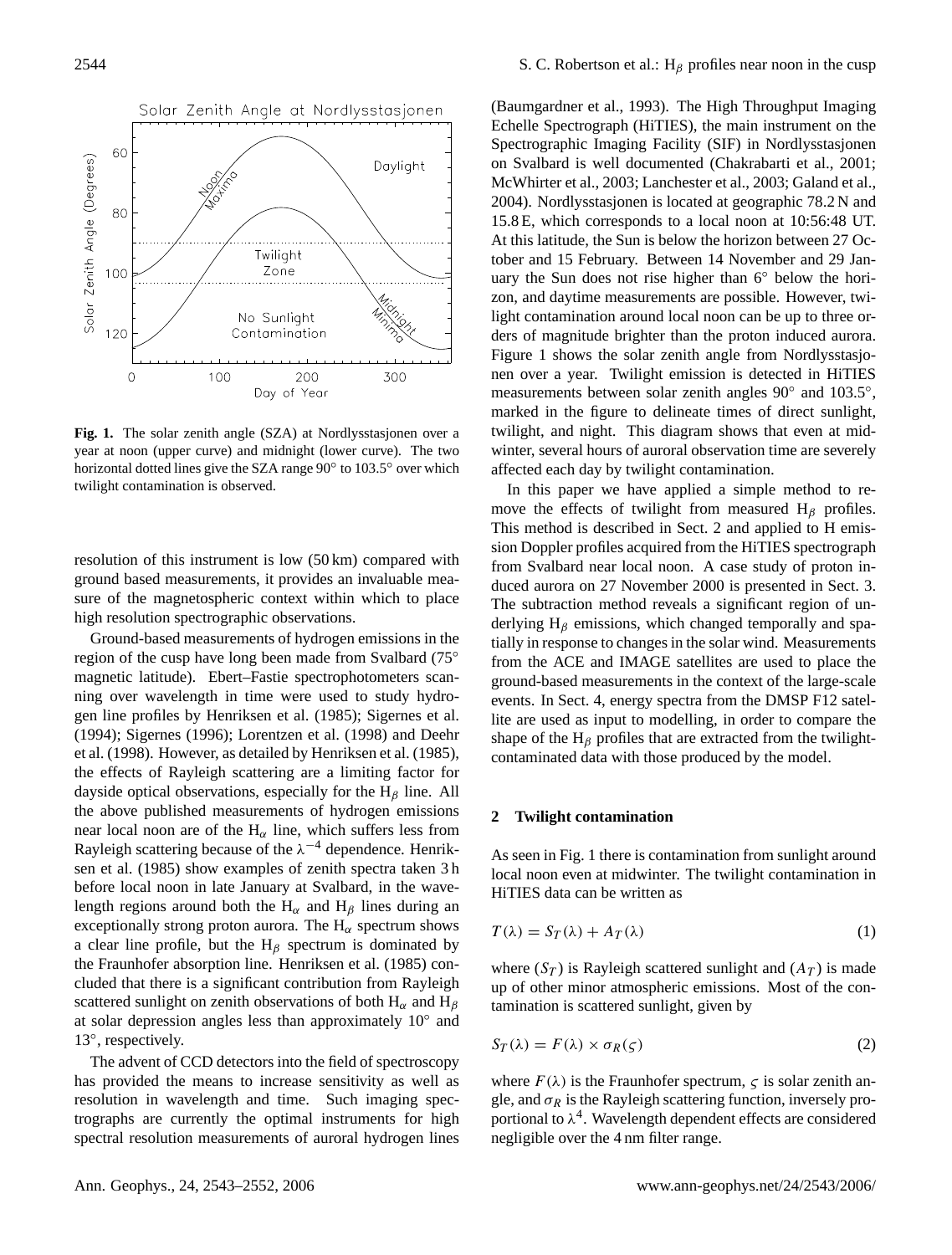

<span id="page-2-0"></span>**Fig. 2.** Spectrum  $(T(\lambda))$  recorded by HiTIES between 08:45 UT and 10:01 UT on 30 November 2002.



$$
A_T(\lambda) = A_{SD}(\lambda) + A_{SI}(\lambda) + C(\lambda) + P(\lambda)
$$
\n(3)

where  $A_{SD}(\lambda)$  is from direct sunlight excitation,  $A_{SI}(\lambda)$ is from scattered sunlight and secondary emission due to  $A_{SD}(\lambda)$  emission,  $C(\lambda)$  is emission due to atmospheric chemistry and  $P(\lambda)$  is emission resulting from auroral excitation. These emissions exist over the whole HiTIES spectrum, and have a range of radiative lifetimes. Modelling  $A_T(\lambda)$  is made difficult by lack of experimental results on the minor atmospheric emission species. The auroral  $H_\beta$  line lies between 483 nm and 487 nm. We here assume that  $A_T(\lambda)$ does not vary with wavelength over this range, but varies directly with solar input, such that

$$
A_T(\lambda) = A(\zeta) \tag{4}
$$

This assumes no long radiative lifetime or chemically driven emissions are present in the band, which is not contradicted by the data. This approximation also assumes there are no auroral emissions other than  $H_\beta$  in the band. Therefore

$$
T(\lambda) = F(\lambda) \times \sigma_R(\varsigma) + A(\varsigma)
$$
\n(5)

The overall shape of the twilight contamination spectrum does not vary, but its magnitude varies as a function of  $\zeta$  and atmospheric opacity. The shape of the atmospheric spectrum during twilight is shown in Fig. [2.](#page-2-0) No auroral emission was detected by the instruments at Nordlysstasjonen during the integration period of this spectrum (08:45 UT to 10:01 UT on 30 November 2000). The twilight brightness, including the effect of atmospheric opacity, is now estimated by normalising the solar spectrum to the background emission level of the data spectrum. The wavelength range selected as the



<span id="page-2-1"></span>**Fig. 3.** An example Hydrogen  $\beta$  profile. The shaded area indicates the chosen background region of the spectrum.

background area in the H<sub>β</sub> filter,  $\overline{\Omega}$ , is shown in Fig. [3,](#page-2-1) which is a data sample taken when there was no daylight contamination. This shows that the background is well clear of the  $H_\beta$  red wing. The normalising factor is therefore given by

<span id="page-2-2"></span>
$$
\phi = \frac{\Omega_D}{\overline{\Omega}_T} \tag{6}
$$

where  $\overline{\Omega}_D$  is the background brightness level of the data spectrum, and  $\overline{\Omega}_T$  is the background brightness level of the reference twilight spectrum. Note that maximising the wavelength range over which the background is measured minimises the error in  $\phi$ . At the time that these data were taken, the wavelength range selected for the filter gave the red wing of the  $H_\beta$  line good clearance at the high wavelength end, and hence a good background sample range.

Taking a twilight contaminated data spectrum,  $D(\lambda)$ , the twilight can be estimated using the reference twilight spectrum  $T(\lambda)$  and the scaling constant  $\phi$  (Eq. [6\)](#page-2-2). This estimate can then be subtracted from  $D(\lambda)$  to reveal the underlying spectrum  $(R(\lambda))$ .

$$
R(\lambda) = D(\lambda) - \phi T(\lambda) \tag{7}
$$

Figures [4–](#page-3-1)[6](#page-4-0) show examples of the twilight estimation process and the resulting subtracted spectra. These will be discussed in more detail in Sect. [3.](#page-3-0) The process estimates and subtracts  $T(\lambda)$  accurately, to reveal the much smaller underlying hydrogen profile,  $R(\lambda)$ . Note that  $R(\lambda)$  still has the Poisson variance of the larger initial spectrum after the subtraction.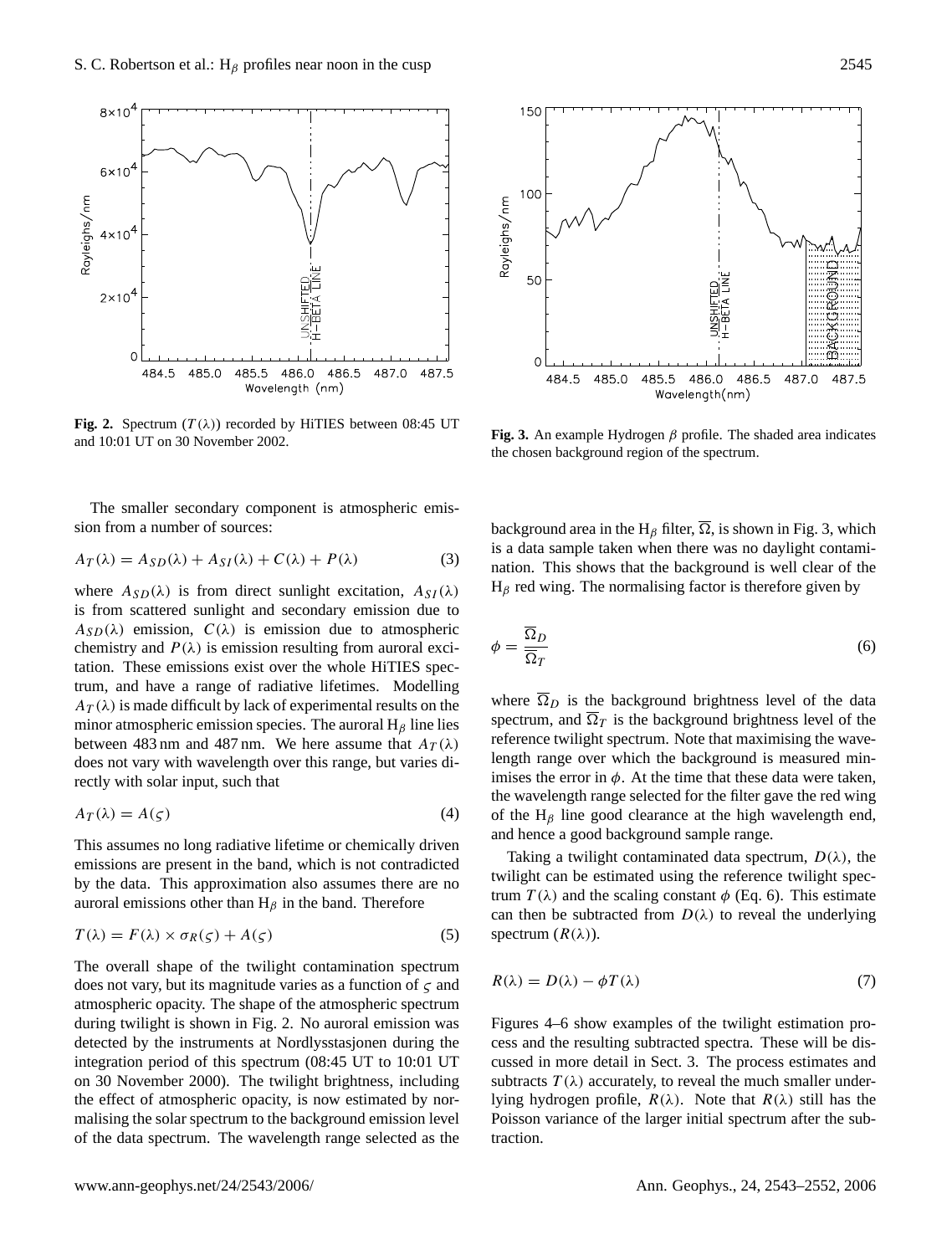

<span id="page-3-1"></span>**Fig. 4. (A)** A measured spectrum (solid line), integrated for 60 s beginning at 09:06:34 on 27 November, 2000. The  $\phi$ -scaled twilight spectrum is drawn as a dashed line. **(B)** The residual spectrum after the scaled twilight spectrum has been subtracted from the data spectrum.

#### <span id="page-3-0"></span>**3 Observations**

#### 3.1 Overview

The present observations were made following a period of exceptional solar activity, with eruptions of four halo Coronal Mass Ejections (CMEs) within 18 h on 24–25 November, 2000. On 27 November 2000, the solar wind velocity was raised ( $\approx$  600 km/s) for a period of about 8 h before the event described here. Both ACE and Wind satellites registered sudden increases in proton number density from 20 to  $50 \text{ cm}^{-3}$ . A time lag of about 41 min for this increase in solar wind pressure to reach the magnetopause has been estimated using a method described in [Lockwood et al.](#page-9-14) [\(2003\)](#page-9-14), which uses both ACE and Wind positions at the time of the increase. Fig-



**Fig. 5. (A)** A measured spectrum (solid line), integrated for 60 s beginning at 09:21:57 UT on 27 November, 2000. The  $\phi$ -scaled twilight spectrum is drawn as a dashed line. **(B)** The residual spectrum after the scaled twilight spectrum has been subtracted from the data spectrum.

ure [7](#page-4-1) is the ACE data lagged by this interval and plotted between 07:30–10:00 UT, which correspond to estimated times of arrival of the measured changes in solar wind parameters at the magnetopause. The density increase can be seen in the second panel at approximately 08:30 UT. The magnetic field components in Geocentric Solar Magnetospheric (GSM) coordinates are plotted in the lowest three panels. Following the density increase the magnetic field  $B<sub>z</sub>$  changes from close to zero to positive ( $>20$  nT), and B<sub>y</sub>, having been strongly positive (20 nT) at the time of the increase in solar wind pressure, subsequently becomes strongly negative  $(-20 \text{ nT})$ . At the same time  $B_z$  returns to almost zero. Three arrows mark the significant changes in the solar wind parameters which result in observable effects in the ionosphere.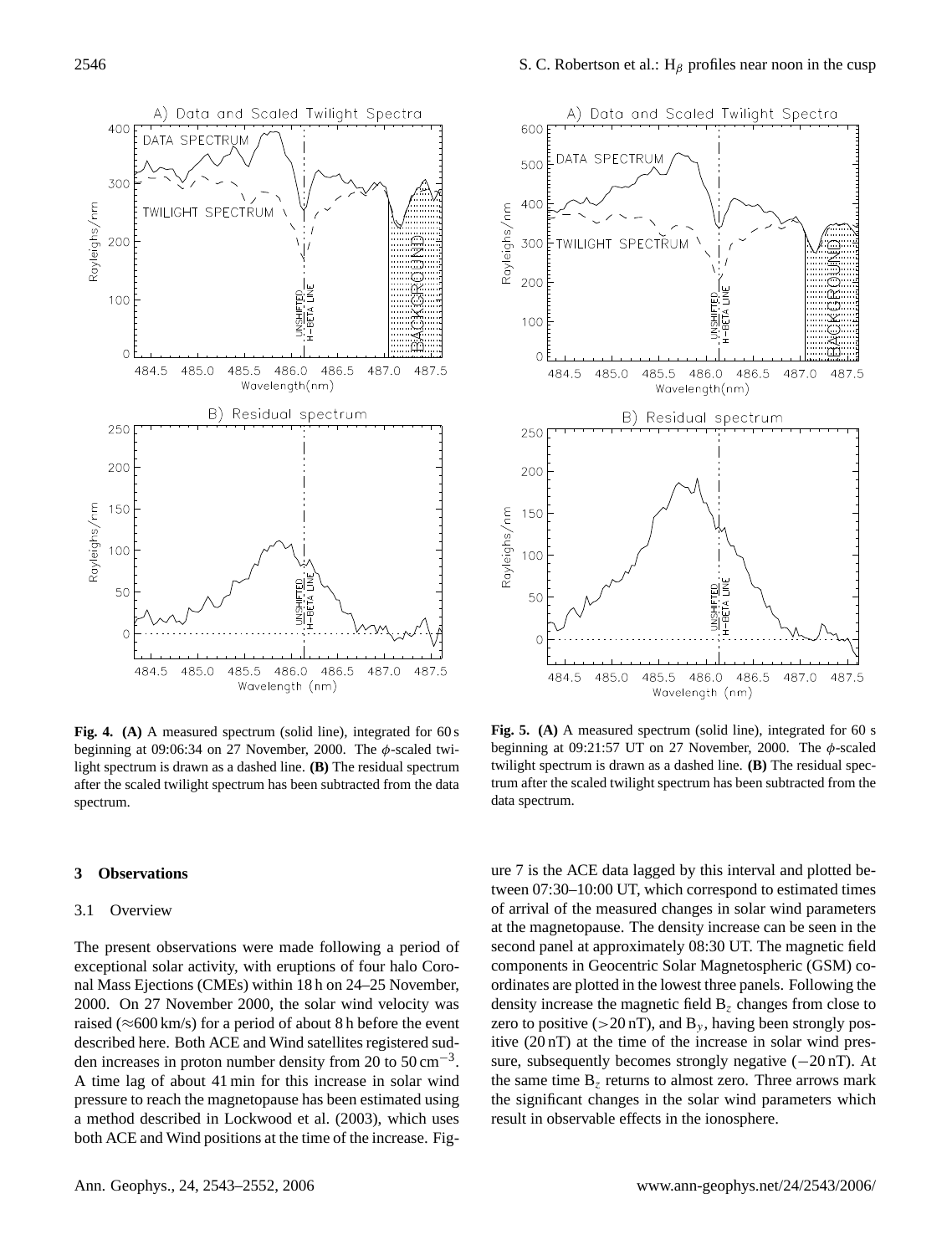

<span id="page-4-0"></span>Fig. 6. (A) A measured spectrum (solid line), integrated for 60 s beginning at 09:25:22 UT on 27 November, 2000. The  $\phi$ -scaled twilight spectrum is drawn as a dashed line. **(B)** The residual spectrum after the scaled twilight spectrum has been subtracted from the data spectrum.

The IMAGE satellite was well located to provide an excellent overview of the large-scale changes in the auroral UV emissions related to the above changes in the solar wind. The first sign of the arrival of the pressure pulse generated by the increase in proton density is seen at 08:32:43 UT with a brightening of a region of Lyman- $\alpha$  emission centred at 14:30 MLT, in excellent agreement with the lag estimated and plotted in Fig. [7.](#page-4-1) This "spot" continues to fluctuate in intensity with a peak at 09:03:23 UT when it is centred closer to magnetic noon, but still duskward. During this time the oval is contracting poleward from an initially large area, resulting from earlier negative  $B_z$ . By 09:32 UT the spot is centred at noon well poleward of the main oval and is over Svalbard. After this, the effect of the change in  $B_y$  is seen



<span id="page-4-1"></span>**Fig. 7.** Data from the ACE satellite for 27 November, 2000, lagged by 41 min. Arrows mark the times of significant changes that result in observed effects in the ionosphere.



<span id="page-4-2"></span>**Fig. 8.** Time history of IMAGE Lyman-α intensity at longitude of Longyearbyen. The horizontal line marks the latitude of Longyearbyen.

clearly as the spot moves dawnwards of noon, such that by 10:00 UT it is centred at 11:00 MLT (about 2 h MLT from Svalbard).

The spatial and temporal changes in Lyman- $\alpha$  brightness over Longyearbyen are shown in Fig. [8,](#page-4-2) which is a time sequence of latitude slices centred on longitude 16.0° and averaged over 2◦ in longitude. The geographic latitude of Longyearbyen is marked with a horizontal line. The figure confirms the presence of the intense proton aurora over Svalbard between 09:20 UT and 09:35 UT. Two Lyman- $\alpha$  images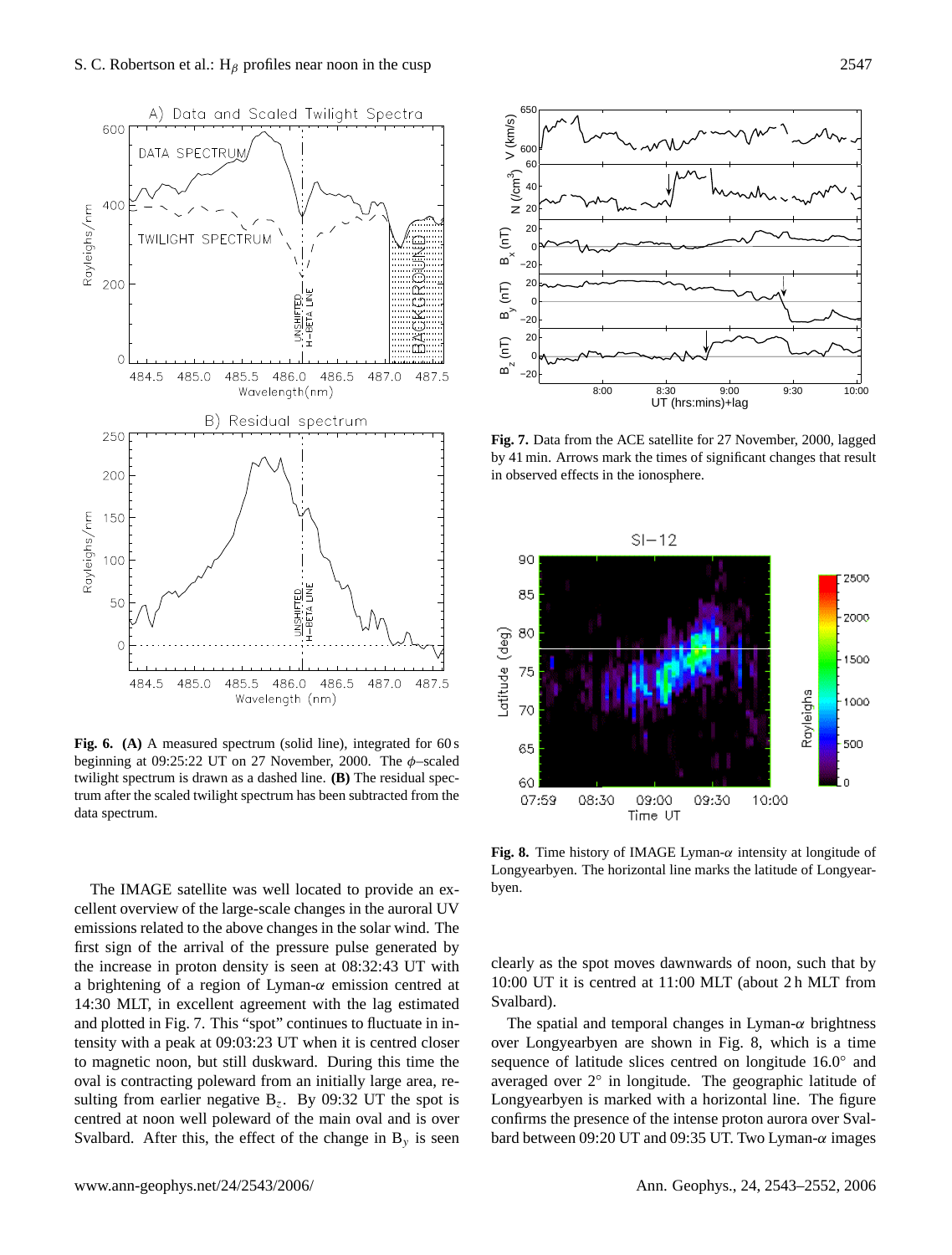

<span id="page-5-1"></span>**Fig. 9.** IMAGE Lyman-α spectrograph data at 09:23:50 UT plotted in magnetic latitude and magnetic local time coordinates. The F12 footprint is drawn with a thin line and its position at this time is marked with an asterisk.



<span id="page-5-2"></span>**Fig. 10.** As for Fig. [9](#page-5-1) at 09:25:53 UT.

from the SI12 instrument at 09:23:50 UT and 09:25:53 UT, at the peak brightness of the event measured from the ground, are shown in Figs. [9](#page-5-1) and [10.](#page-5-2) They also show the position of the DMSP F12 satellite as it crossed the region. Particle data from this pass are used in Sect. [4.](#page-5-0) At these times the cusp spot is still centred on the duskward side of 12:00 MLT, with most intensity poleward of the main auroral oval.

## 3.2 Ground-based optical measurements

Sunlight contamination has been removed from the HiTIES  $H_\beta$  profiles for the interval between 08:00 UT and 10:00 UT, and these are shown as a time series in the bottom panel of Fig. [11.](#page-5-3) The integrated brightness over the whole  $H_\beta$ spectrum is shown in the top panel. Significant  $H_\beta$  emission was first observed soon after 08:30 UT and continued through local magnetic noon (08:48 UT). HiTIES sees the largest emissions between 09:18 UT and 09:35 UT, confirm-



<span id="page-5-3"></span>**Fig. 11.** (top) Changes in peak  $H_\beta$  intensity. (bottom) Changes in  $H_\beta$  profile intensities.

ing IMAGE/SI12 observations over Svalbard (Fig. [8\)](#page-4-2). The solar contamination was already strong by 09:00 UT and by the end of the interval was two orders of magnitude larger than the  $H_\beta$  brightness. Three example plots are shown in Figs. [4](#page-3-1)[–6](#page-4-0) for the times 09:06 UT at the start of the event, and 09:22 UT and 09:25 UT. The Doppler shifted hydrogen profile is clearly present. The maximum integrated brightness of 750±250 R occurred at 09:25 UT. The short wavelength end of the spectra shows some variability which could be contaminating auroral emissions from the  $N_2$  Vegard-Kaplan (2,15) band. The effects of such emissions on the analysis are discussed in Sect. [4.](#page-5-0) The full analysis of the errors in the data from HiTIES can be found in [Robertson](#page-9-15) [\(2006\)](#page-9-15).

# <span id="page-5-0"></span>**4 Modelling of H**<sup>β</sup> **profiles**

In order to derive Doppler profiles of radiating hydrogen atoms, it is necessary to solve the equations for the transport of fast protons into the atmosphere, their energy degradation and scattering, and their conversion to neutral atoms. The present work adopts the [Galand et al.](#page-9-16) [\(1998\)](#page-9-16) model which takes into account the collisional angular redistribution through elastic collisions and through charge-changing collisions (i.e., capture and stripping). Starting with an incident proton beam, the resulting H emission Doppler profiles are determined from the computed particle intensities, neutral densities and emission cross-sections. Since the proton/H atom intensities in the upper atmosphere are directly proportional to the energy flux of the incident proton beam, the  $H_\beta$  Doppler profile is also proportional to the energy flux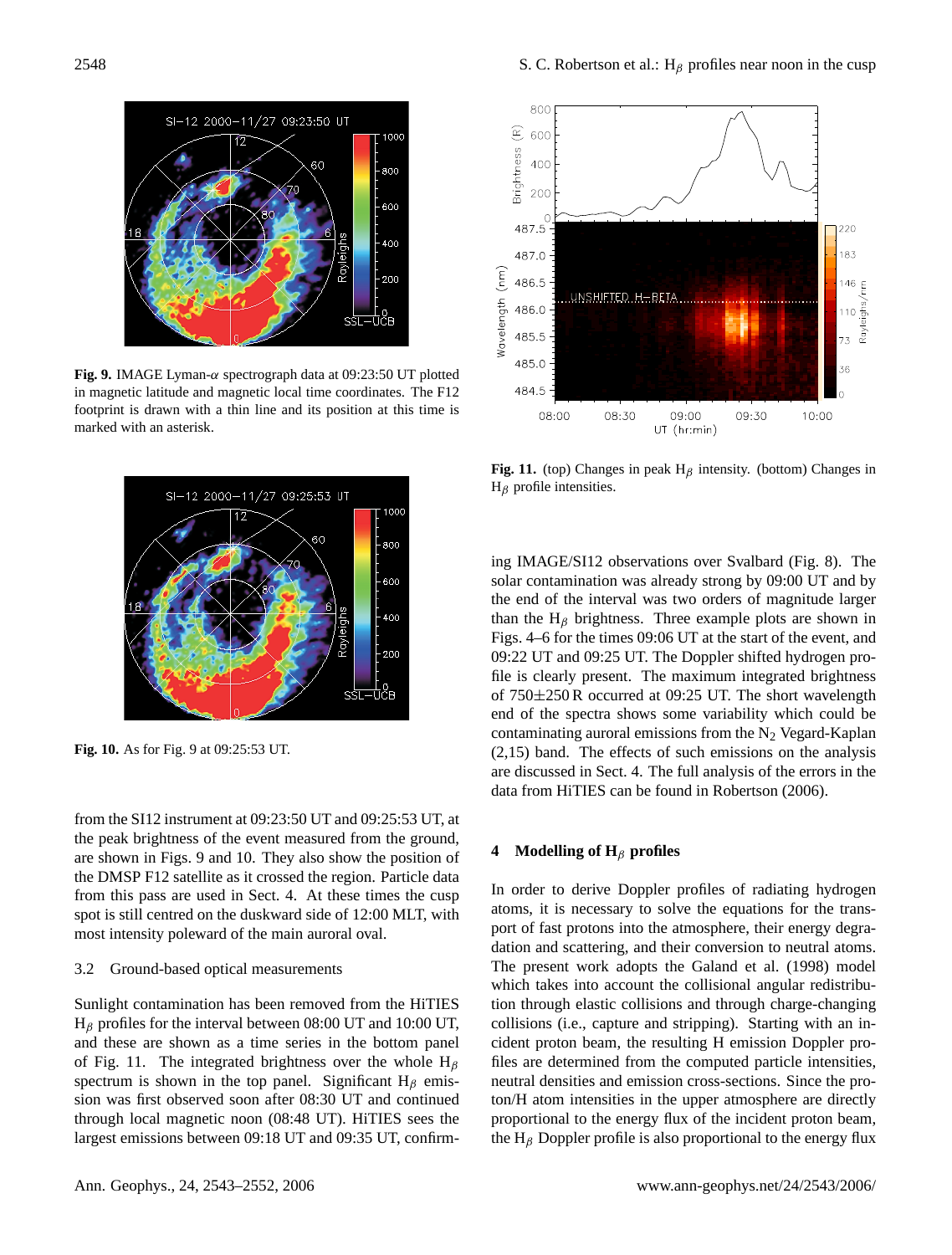of the incident proton beam. The detailed shape depends on the precipitating proton energy spectrum and pitch angle distribution. A full description of the model is given in [Galand](#page-9-16) [et al.](#page-9-16) [\(1998\)](#page-9-16) and [Lanchester et al.](#page-9-12) [\(2003\)](#page-9-12). The latter contains examples of model results compared with HiTIES measured profiles and an appendix with a full description of the model equations.

At the time of the brightest feature measured over Longyearbyen there was a close passage of the DMSP F12 satellite. Its footprint and position at the times of two consecutive images are marked in Fig. [9](#page-5-1) and Fig. [10,](#page-5-2) when Svalbard was directly beneath the cusp spot. As F12 travelled through the cusp region, the measured differential energy flux of protons (not shown) was increased for energies above 100 eV up to the maximum energy measured by the satellite of 30 keV. The electron differential energy flux was also increased for energies between 100 eV and 1 keV. Three ion energy spectra typical for the data acquired during the Svalbard overpass have been selected as input to the model. Above the cut-off energy of the DMSP ion spectrometer (30 keV) we have extrapolated the particle flux logarithmically to 100 keV in all three cases. For the ion data at 09:24:10 UT and 09:25:00 UT the input spectra have also been generated with a sharp cut-off at 30 keV for an estimation of the sensitivity of the  $H_\beta$  profiles to the high energy tail. These input spectra are shown in the top panel of Fig. [12.](#page-6-0) The energy flux  $Q_0$  and mean energy  $E_m$  in each case are:

| time     | shape            | $O_0$         | $E_m$ |
|----------|------------------|---------------|-------|
| (UT)     |                  | $(mW m^{-2})$ | (keV) |
| 09:24:10 | extrapol 100 keV | 1.6           | 2.7   |
| 09:24:10 | sharp tail       | 1.2.          | 2.0   |
| 09:24:30 | extrapol 100 keV | 2.8           | 3.0   |
| 09:25:00 | extrapol 100 keV | 3.2           | 4.0   |
| 09:25:00 | sharp tail       | 2.2           | 2.8   |

The corresponding model profiles calculated along the magnetic zenith for the five input spectra are plotted in normalised form in the lower panel of Fig. [12.](#page-6-0) The instrument spectral resolution of 0.13 nm has been convolved with the model results. It can be seen that the high energy tail has a small effect on the short wavelength wing of the profiles, with the most raised wing corresponding to the logarithmically extrapolated spectrum at 09:25:00 UT. A distinct effect is seen in the shape of the profiles for input spectra with larger fluxes around 1–10 keV, most evident in the 09:24:30 UT spectrum. This results in a broadening of the  $H_\beta$  profile around 485.5 nm.

The model profile resulting from the F12 input spectrum at 09:25 UT has been chosen for comparison with four profiles measured between 09:22–09:26 UT in Fig. [13.](#page-7-0) The model profile (thick dashed line) is scaled to fit approximately to the



<span id="page-6-0"></span>**Fig. 12.** (top) DMSP F12 input ion fluxes with and without high energy extrapolation. (bottom) Doppler-shifted  $H_\beta$  profiles along the magnetic zenith resulting from the H+/H model driven by the DMSP input spectra above.

peak of the measured profiles. The overall shapes of both the modelled and the observed  $H_\beta$  Doppler profiles are similar. The solar subtraction appears to be very slightly overdone, such that there is a dip in the long wavelength or "red" wing of the profile corresponding to the position of the Fraunhofer absorption line. The main difference is in the raised short wavelength or "blue" wing, which is underestimated by the model results. This underestimation is not surprising as it corresponds to an underestimation of the energy spectra above the DMSP energy cut-off. As the observed  $H<sub>β</sub>$  emission event is associated with a significant pressure pulse, it is very probable that protons of high energy (above 30 keV) have flux larger than usual. As mentioned above, there may be electron induced auroral emission from the  $N_2$ VK band. There is no way currently of estimating the extent of such emission during twilight hours, but it could have the effect of increasing the background to be subtracted at short wavelengths, and therefore reducing the height of the measured blue wing. The blue wing may also be affected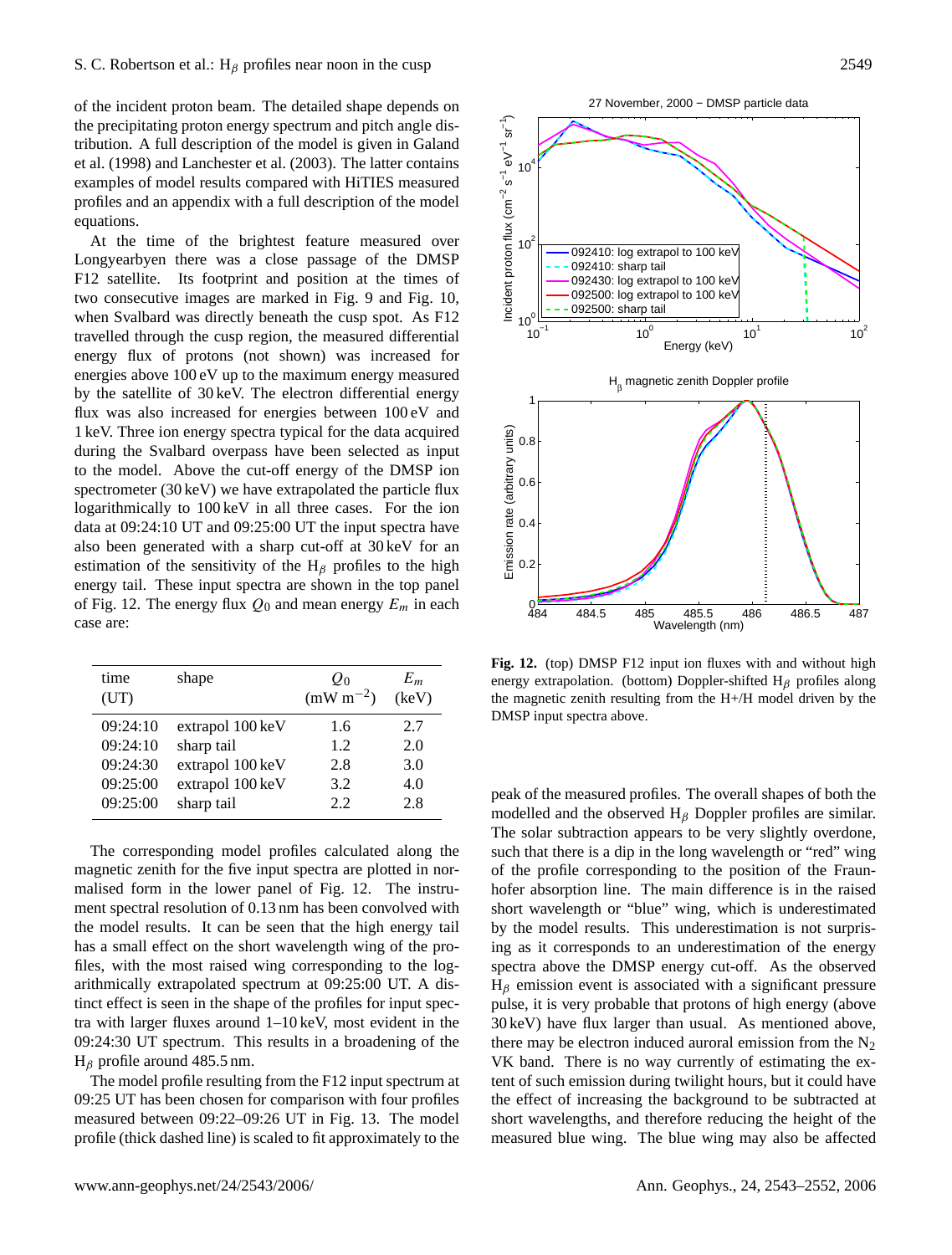

<span id="page-7-0"></span>**Fig. 13.** Comparison of measured (solid lines) and modelled (thick dash)  $H_\beta$  profiles. The thin dashed line is a fit to the measured profiles.

by the presence of patchy cloud, which would scatter  $H_\beta$ into the detector from other parts of the sky, producing a more symmetric profile. Also, if a background measurement had been possible shortward in wavelength of the H emission profile, this may have reduced the blue wing further. Different mosaic filters have subsequently been designed for HiTIES that make this a possibility in future daytime measurements. While the comparison of the modelled profiles with the HiTIES data is limited above 30 keV due to the lack of particle data at the top of the atmosphere, the comparison with the model confirms the shape of the profiles below this energy. The model results have previously been validated against observed  $H_\beta$  profiles of proton aurora in dark sky conditions [\(Lanchester et al.,](#page-9-12) [2003;](#page-9-12) [Ivchenko et al.,](#page-9-17) [2004\)](#page-9-17).

## **5 Discussion**

Changes in the brightness and position of hydrogen emissions in the region of the cusp reveal much about the reconnection processes which allow protons to precipitate into the high latitude ionosphere. For the events of 27 November 2000, described here, there was a particularly high density of protons in the solar wind, following a string of halo CMEs a few days before. From the lagged solar wind measurements shown in Fig. [7](#page-4-1) it can be seen that an increase in proton density was estimated to arrive at the magnetopause just after 08:30 UT. The lag can only be estimated to within  $\pm 3$  min; the arrival of the pressure pulse is clearly seen at 08:33 UT on the ground by HiTIES, and by the IMAGE spectrographs, confirming that the plotted lag of 41 min is a good prediction. At this time the IMF was almost entirely in the positive  $B_y$ direction. The reconnection site under this condition is predicted to be at high latitudes on the dusk side of noon in the northern hemisphere for anti-parallel reconnection [\(Crooker,](#page-9-18) [1979;](#page-9-18) [Luhmann et al.,](#page-9-19) [1984;](#page-9-19) [Chisham et al.,](#page-9-20) [2002\)](#page-9-20). Both the SI12 Lyman- $\alpha$  measurements as well as those from the SI13 imager confirm that precipitation has occurred in the postnoon sector, with increased brightness of emissions. The latter are associated predominantly with OI 135.6 nm oxygen emission, which could be either from primary precipitating electrons, or indirectly from secondary electrons produced by protons and hydrogen atoms as they precipitated. The F12 electron energy spectra confirm that there were indeed precipitating electrons in the energy range 100 eV to 1 keV in this region. The study of the relative importance of protons and electrons in such a reconnection event is an important subject, but it is not addressed further here. Analysis of the large-scale hydrogen and electron aurora and associated ionospheric flows during this interval will be presented in a separate paper.

Before the arrival of the pressure pulse and its manifestation as a bright spot duskward of noon, the auroral oval was particularly large, following a time of negative  $B_z$ . The proton spot appears first within the main oval. As the IMF  $B_7$ increases, the spot brightens and is seen poleward of the oval and closer to noon at 08:47 UT. The oval contracts steadily thereafter during the period of positive  $B_z$  and a steady decrease of  $B<sub>v</sub>$  to zero. The next effect that is seen is the sudden change to purely negative  $B_y$ , during which time the spot moves rapidly to pre-noon. These changes correspond to the reconnection site moving through higher latitudes across the noon meridian (when the IMF was in positive  $B_z$  direction), to the opposite lobe on the pre-noon magnetopause. The longitudinal shift of the cusp may be enhanced by the distortion of magnetospheric field lines by IMF  $B_y$  [\(Cowley et al.,](#page-9-21) [1991\)](#page-9-21). The changes in latitude of the spot in Lyman- $\alpha$  can be seen over Svalbard in Fig. [8.](#page-4-2) At the start of the interval, the oval is south of Svalbard, and the first significant increase in brightness is seen at about 73◦ N geographic latitude just after 08:30 UT. The contraction of the oval follows, with the brightest and most northerly emissions seen at 09:25 UT over Svalbard at 78° N latitude, corresponding to the time of maximum  $B<sub>z</sub>$ . After that the spot moves away to pre-noon and Svalbard also rotates even further way from noon in the opposite sense. The region of emission moves slightly equatorward again as the IMF  $B<sub>z</sub>$  returns to zero. This behaviour of the cusp spot is consistent with previous studies, for example [Milan et al.](#page-9-22) [\(2000\)](#page-9-22), who used FUV measurements from the Polar satellite to study the response of dayside emissions to changes in IMF direction, during predominantly northward IMF.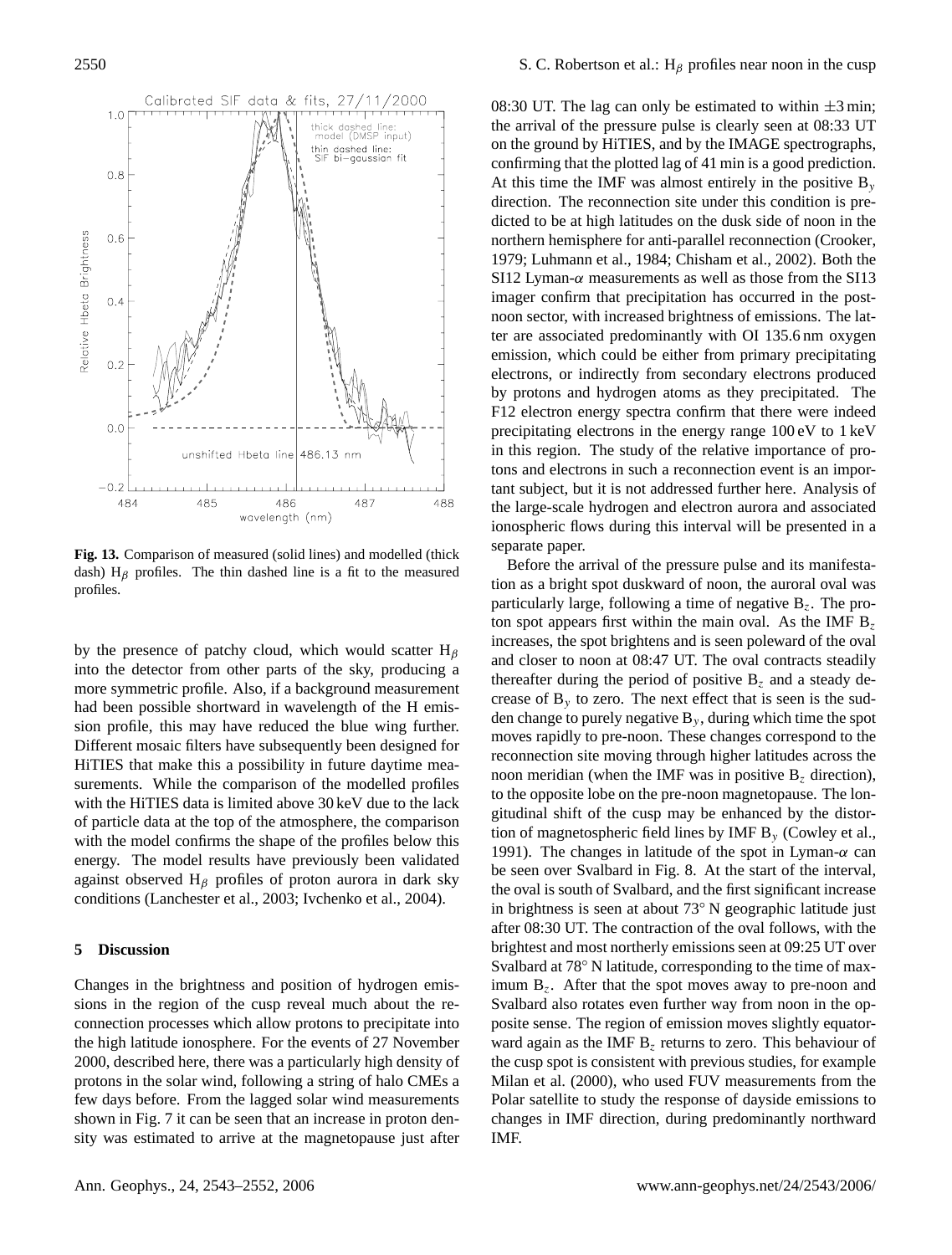From the ground, measurements of  $H_\beta$  Doppler profiles provide information about the changes to the energy of the incoming protons. We use a simple fitting process to estimate the changes in the shape and in the peak brightness and wavelength of the peak. The method is described fully by [Lummerzheim and Galand](#page-9-0) [\(2001\)](#page-9-0). A synthetic line profile is constructed from a Gaussian shape with different half widths on the short and long wavelength sides of the peak, thus accounting for the different Doppler shift produced by precipitation towards the instrument and scattering of hydrogen away from the instrument, respectively. These synthetic spectra are fitted to the measured profiles, using a nonlinear least squares fitting method. A sample fitted profile is drawn as a thin dashed line in Fig. [13.](#page-7-0) The changes in blue wing halfwidth and peak wavelength (not shown) are not large, although there is a slight trend to larger blue shift with time between 09:05 and 09:35 UT. Previous results [\(Lanchester et al.,](#page-9-12) [2003\)](#page-9-12) from the afternoon oval have found that changes in the blue wing correspond to changing energy distributions associated with the large scale movement of the proton precipitation region over the ground station. The blue wing halfwidth of these previous measurements from Longyearbyen range between 0.6 and 1.0 nm, extending higher than but overlapping with the values measured here (0.6–0.8 nm), whereas those measured at lower latitudes (in the afternoon/evening sector of the auroral oval) have been found to have a greater blue wing extent of up to 2.0 nm [\(Galand et al.](#page-9-13) [\(2004\)](#page-9-13) and references therein). There is no strong evidence here of a velocity filter in operation as described in [Deehr et al.](#page-9-8) [\(1998\)](#page-9-8). Their observation coincided with an equatorward motion of the dayside aurora, and therefore was the result of different processes from those observed here, where the brightest emissions occur at a time of northward IMF, and the subsequent combination of a sudden change in IMF  $B<sub>v</sub>$  and the rotation of the earth moved the cusp precipitation abruptly away from our ground station. Careful consideration of spatial and temporal changes is crucial when interpreting ground-based data. Here the motion of the emission region relative to Svalbard is a mixture of changes in both latitude and longitude, which makes interpretation of the event complicated.

## **6 Summary**

The purpose of this paper is to demonstrate that  $H_\beta$  profiles measured during twilight hours can be used in the study of cusp daytime precipitation. The profiles have been extracted from data that would normally have been rejected because of the contamination from scattered sunlight. The fortuitous pass of the DMSP F12 satellite on 27 November 2000, coincided with the time that the  $B_y$  component of the IMF was changing from strongly positive to strongly negative, and thus just as the proton induced auroral spot was about to move to its pre-noon position. It also coincided with the

time of brightest  $H_\beta$  measured at Svalbard. The ion energy spectra measured by F12 are therefore very suitable as input for modelling. The comparison of modelled profiles with the data is limited by the low energy cut-off of the ion detector (30 keV). The high energy ion spectral tail has been extrapolated logarithmically up to 100 keV, which is a plausible guess but remains arbitrary. Closer fits of the model to the data at large blue shifts could possibly be made by changing the high energy tail. The comparison is also limited by uncertainties in differential cross sections. The width of the spectrum at half maximum fits well, but it can be seen from the different model results that small variations will occur with changes to the energy flux and mean energy in this region. Although the F12 satellite passed close to Longyearbyen, it did not pass exactly over the ground site, so differences in this region of the profile would be expected. There is evidence that the background subtraction could be refined still further, if the effect of electron auroral emissions can be estimated, and with the inclusion of background subtraction from the short wavelength end of the spectrum.

We were also fortunate to have data from IMAGE with which to compare the ground-based measurements. These confirm that the cusp precipitation resulted from the observed changes in the IMF. In future, using this technique,  $H_\beta$  profiles during daytime can be used to reveal the signature of proton precipitation, and therefore extract information about the energy flux and mean energy of the protons by comparing the profiles with model results. No clear dispersion signature was observed in the cusp protons, but this is not surprising given the sudden movement of the cusp emission region away from Svalbard at the time of maximum intensity. This combination of ground-based measurements and modelling provides a method of detecting changes in energy that result from dayside reconnection, both at low latitudes [\(Deehr](#page-9-8) [et al.,](#page-9-8) [1998\)](#page-9-8), and in the high latitude lobe regions as seen here. The use of more than one spectrograph on the ground in the cusp would be of great benefit to this study as suggested by [Deehr et al.](#page-9-8) [\(1998\)](#page-9-8).

*Acknowledgements.* The DMSP particle detectors were designed by D. Hardy of AFRL, and data obtained from JHU/APL. The authors thank D. Hardy, F. Rich and P. Newell for its use, and in particular F. Rich for providing data specific to our needs. ACE and Wind data were obtained from CDAWeb and we acknowledge the following PIs: D. J. McComas, R. Lepping and K. Ogilvie. Thanks are offered to H. Frey for supplying the IMAGE data and for help with data reduction. The research was supported by the PPARC in the UK which also funded the spectrograph. M. Galand was supported in part by NASA grant NAG5-12773, D. Lummerzheim by NASA grants NAG5-11694 and NAG5-12192. We acknowledge with gratitude the help given in this work by the late N. Shumilov.

Topical Editor M. Pinnock thanks C. Deehr and B. V. Kozelov for their help in evaluating this paper.